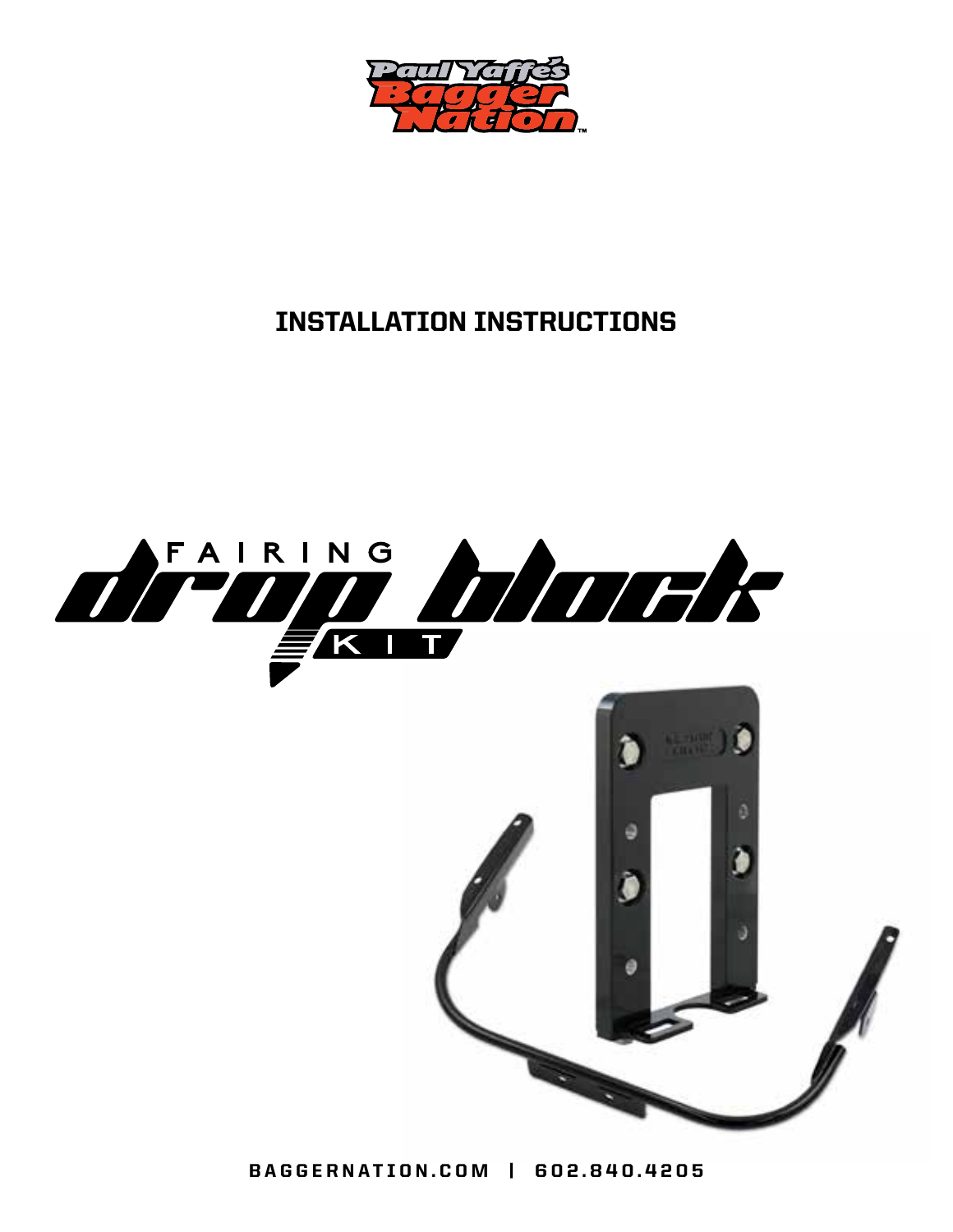

 Thank you for choosing a Paul Yaffe's Bagger Nation product! We strive every day to bring you the highest quality designs and innovative components.



 Please read these instructions completely **BEFORE** beginning the installation process. By providing yourself with a comprehensive overview of the installation process, there's a high likelihood of achieving a smooth and trouble free installation. Let's begin…

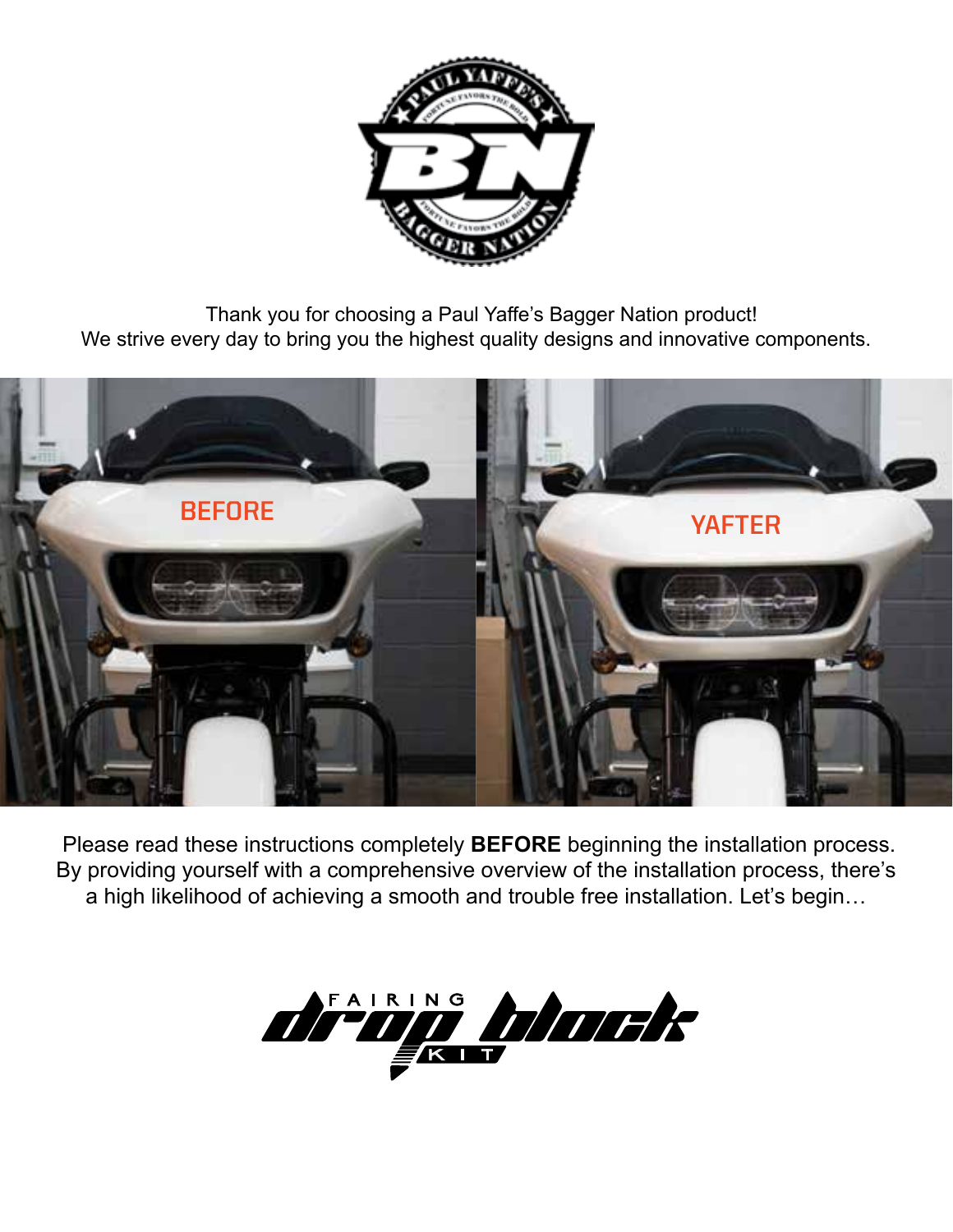## **DROP BLOCK INSTALLATION**

**1)** Remove outer fairing, outer fairing support brackets (attached to engine guard), headlight and radio per the procedures outlined in your factory service manual. *(See Fig #1)*



*Fig #1*

**2)** Protect your front fender, gauge nacelle and fuel tank w covers. Remove the (4) fairing support bolts that bolt your inner fairing to its mount bracket. Don't worry, it will be loose but won't fall. (See Fig #2)





**3)** Now your fairing should be loose yet supported by the feet on your stock fairing support bracket as well as the upper support tab. We are going to remove both feet and the upper support tab. Raise the fairing upwards and insert a tall socket (or spacer of choice) to support the fairing in the upwards position which will expose the fairing support feet and upper support tab. (See Fig # 3, 4, 5)



*Fig #3 Fig #4 Fig #5*

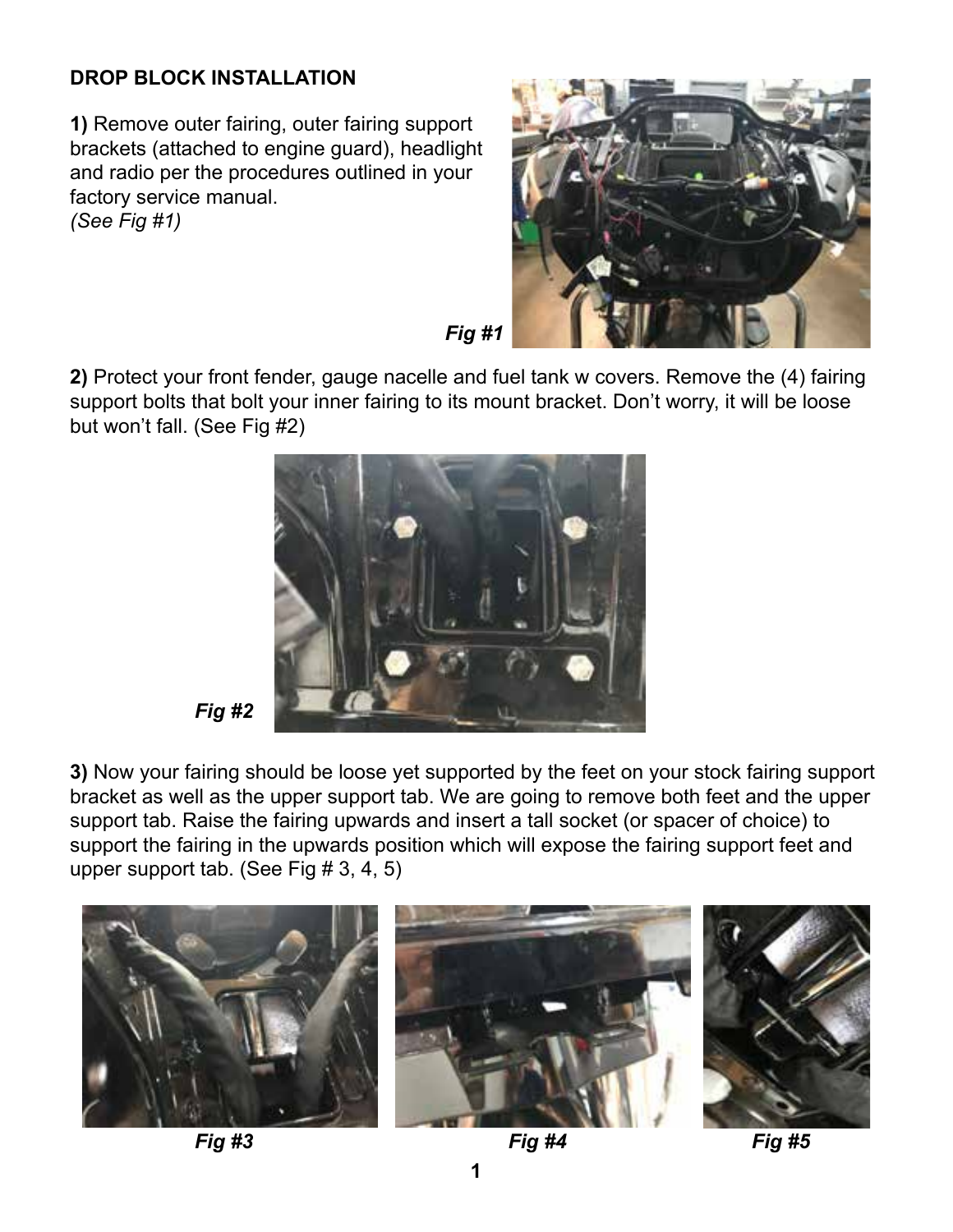**4)** Using a cutoff wheel or similar tool, remove the two lower support feet and at least ½" off of the upper support tab to create clearance for the Drop Block. (See Fig #6, 6A)



*Fig #6*



**NOTE:** The top of the upper support tab will be visible after the installation process so consider that when making your cut! Use black touch up paint after you've cleaned up your cut marks to make them disappear. (See Fig #7, 8, 9 & 10)

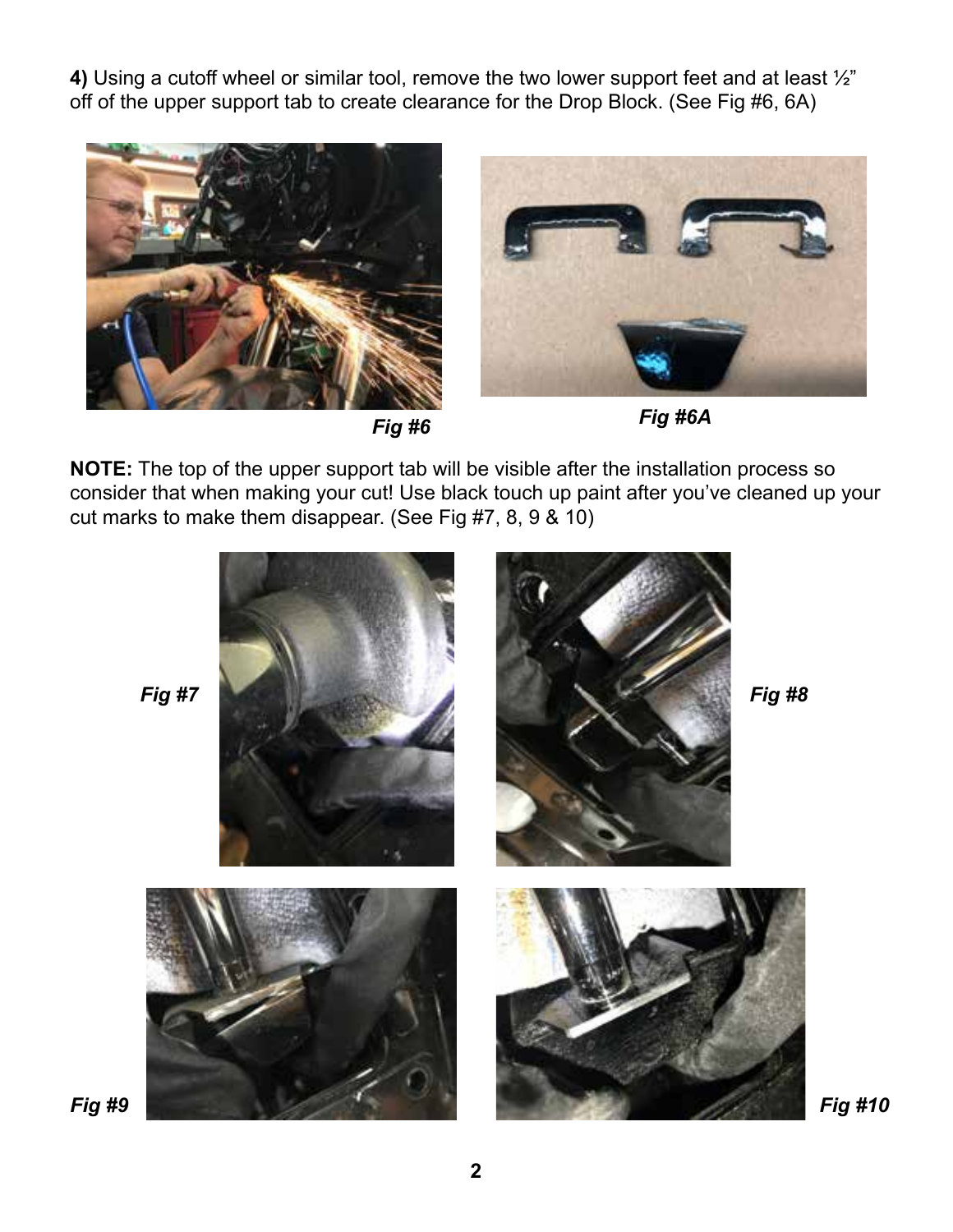**5)** With gauge nacelle, fender and tank covered, you can now remove the socket (or whatever spacer you chose) to support the fairing in the raised position while cutting.

Using 4x4 block of wood (or similar item) as a spacer on top of covered front fender, lower the fairing onto the block for support while installing the Drop Block. (See Fig #11)



*Fig #11*

**6)** With the fairing supported, slip the Drop Block into position between the inner fairing and support bracket with the patent numbers facing up and forward towards front of bike.



*Fig #12*

Using the (4) 5/16 x  $\frac{3}{4}$ " hex bolts and flat washers provided, apply a drop of lock tite to each fastener and tighten the Drop Block into place against the factory fairing support. (See Fig # 12)

**7)** Using the (4) OEM 5/16 x 1" bolts that originally secured the inner fairing to the support bracket add the (4) remaining flat washers provided. Apply a drop of lock tite to each fastener and install the inner fairing to the Drop Block after raising it into position to line up with the four remaining holes in the Drop Block. \*DO NOT TIGHTEN THE FASTENERS AT THIS TIME\*



*Fig #13*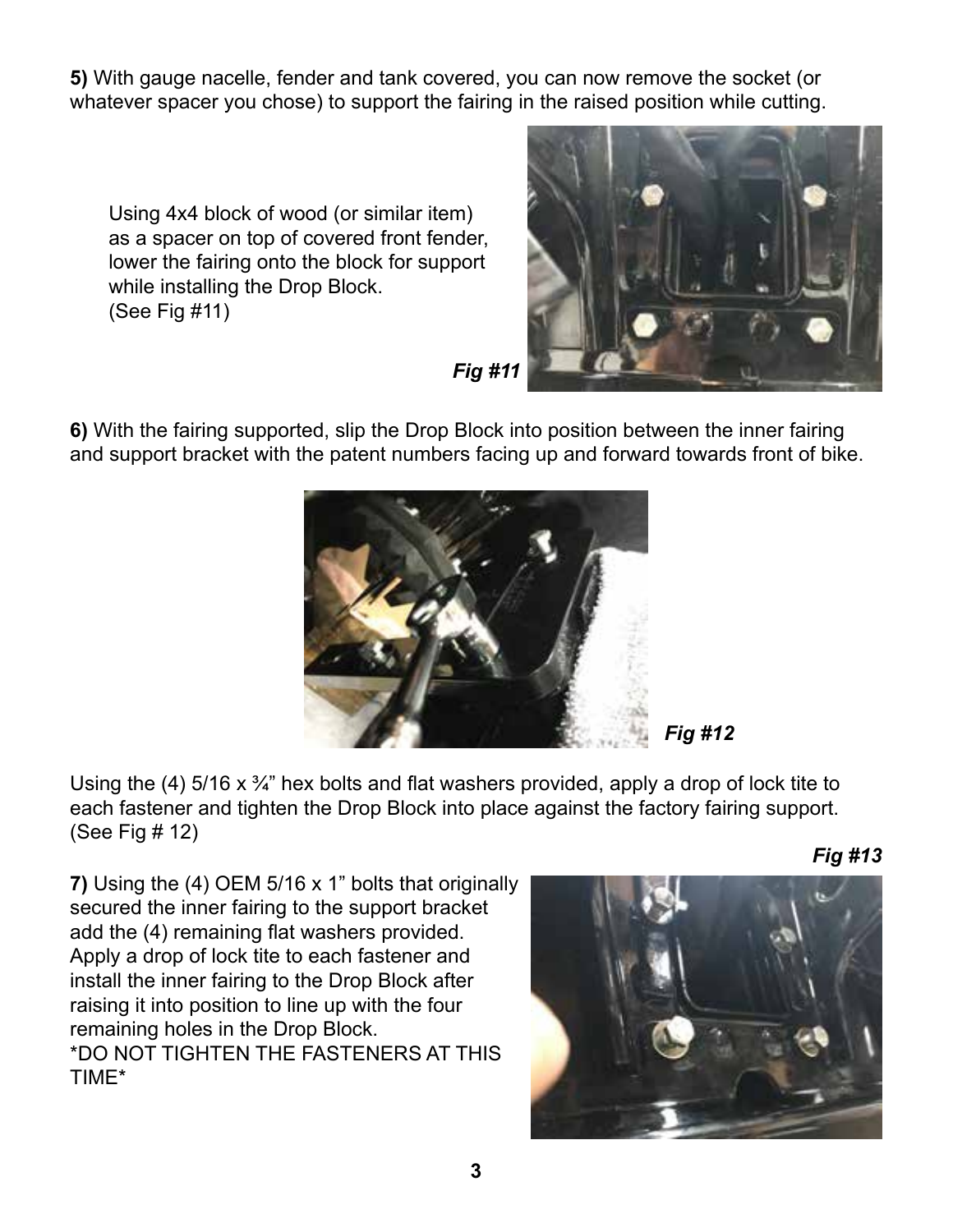**8)** Install the fairing bottom support plate to the bottom of the Drop Block using the (2) ¼" x <sup>3</sup>/4" hex bolts and locking flat washers provided. Apply a drop of lock tite to each fastener before tightening.



**NOTE:** The flat side of the support plate faces towards the rear of the bike when installed. The two slots in the plate will capture the tabs sticking down from the main inner fairing chassis. (See Fig # 14, 15)



*Fig #16*

**9)** Once the bottom support plate is installed and tightened, now the (4) main fairing 5/16" fasteners left loose can be tightened. (See Fig # 16)

Your Drop Block installation is now complete!